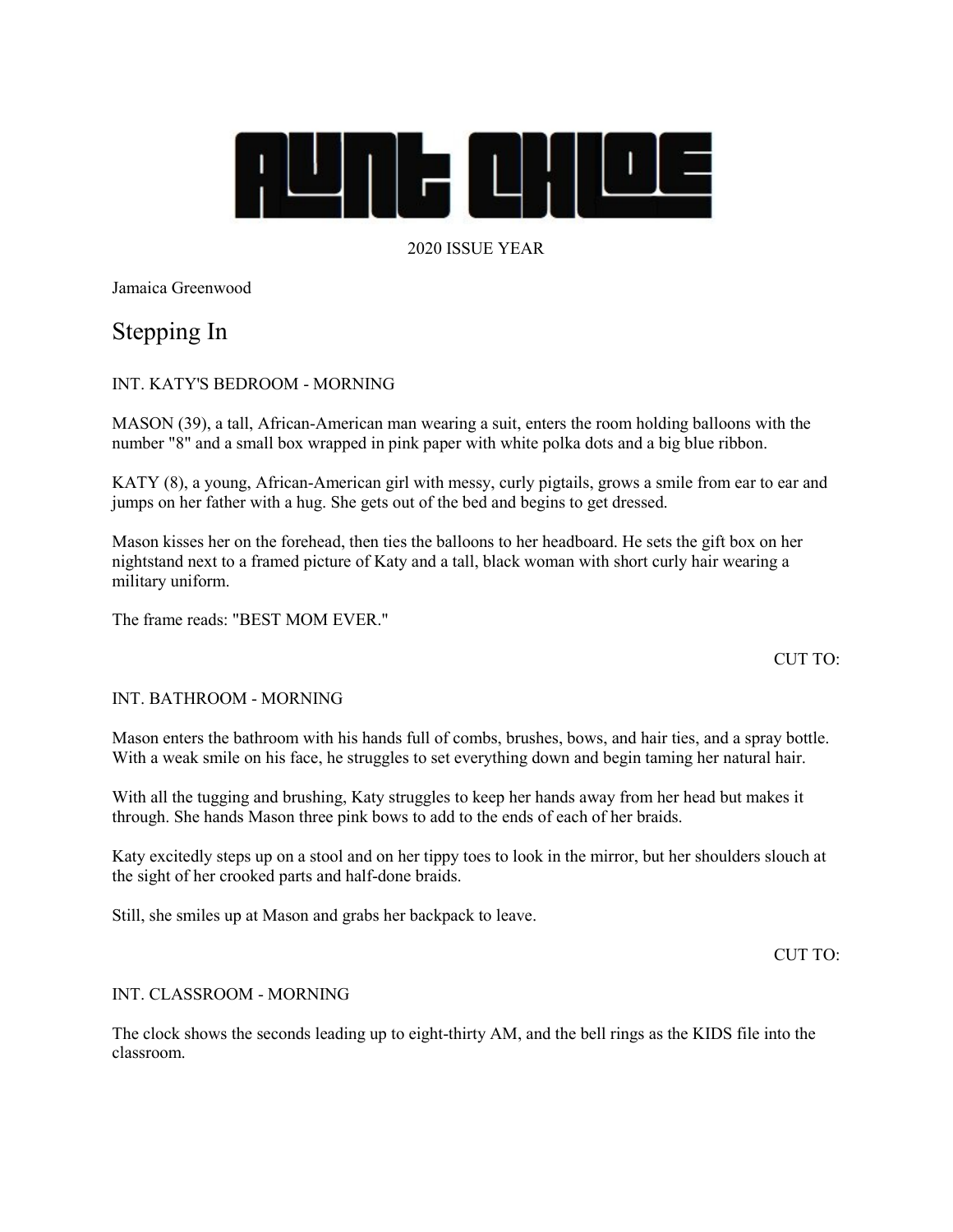Katy walks in and looks at the classroom bulletin board. The board is mostly empty except for a flyer for "Mommy and Me Tea: Saturday, November fifth, two-thousand-eighteen."

Katy looks away quickly and finds her desk.

The teacher begins writing on the board: Welcome to Ms. Gleason's class. Quote of the day: …

THE CAMERA TURNS TO FACE KATY.

CUT TO:

## CU ON KATY

Katy's blinking becomes slow and she falls into a daydream.

DISSOLVE TO:

## INT. KATY'S BATHROOM - MORNING (DAYDREAM)

NIA (36), a tall black woman with long, curly hair wearing a green dress enters the bathroom with a rat tail comb, a spray bottle, and Curls Blueberry Bliss Styling Cream.

Nia cornrows Katy's hair into four perfect braids and finishes them off with four pink bows at the bottom.

Katy jumps up on the stool, grins, and hugs Nia.

CUT TO:

## INT. KATY'S BEDROOM - AFTERNOON (DAYDREAM)

A small table is set up with food, a tea set, and Groovy Girl dolls sitting in two of the four chairs. Katy and Nia sit in the other two.

Nia and Katy laugh nonstop as they act out a beautiful tea party.

Nia turns on "Can't Stop The Feeling" by Justin Timberlake, and they get up to dance and jump around the room, enjoying each other's company.

DISSOLVE TO:

#### INT. CLASSROOM - MORNING

The bell rings and wakes up Katy. Katy motions to another YOUNG BLACK GIRL in the room, and they run out the door.

 $CUT TO:$ 

#### INT. CAR - AFTERNOON

Katy is sitting in the backseat of Mason's car dancing to the music and looking out the car window.